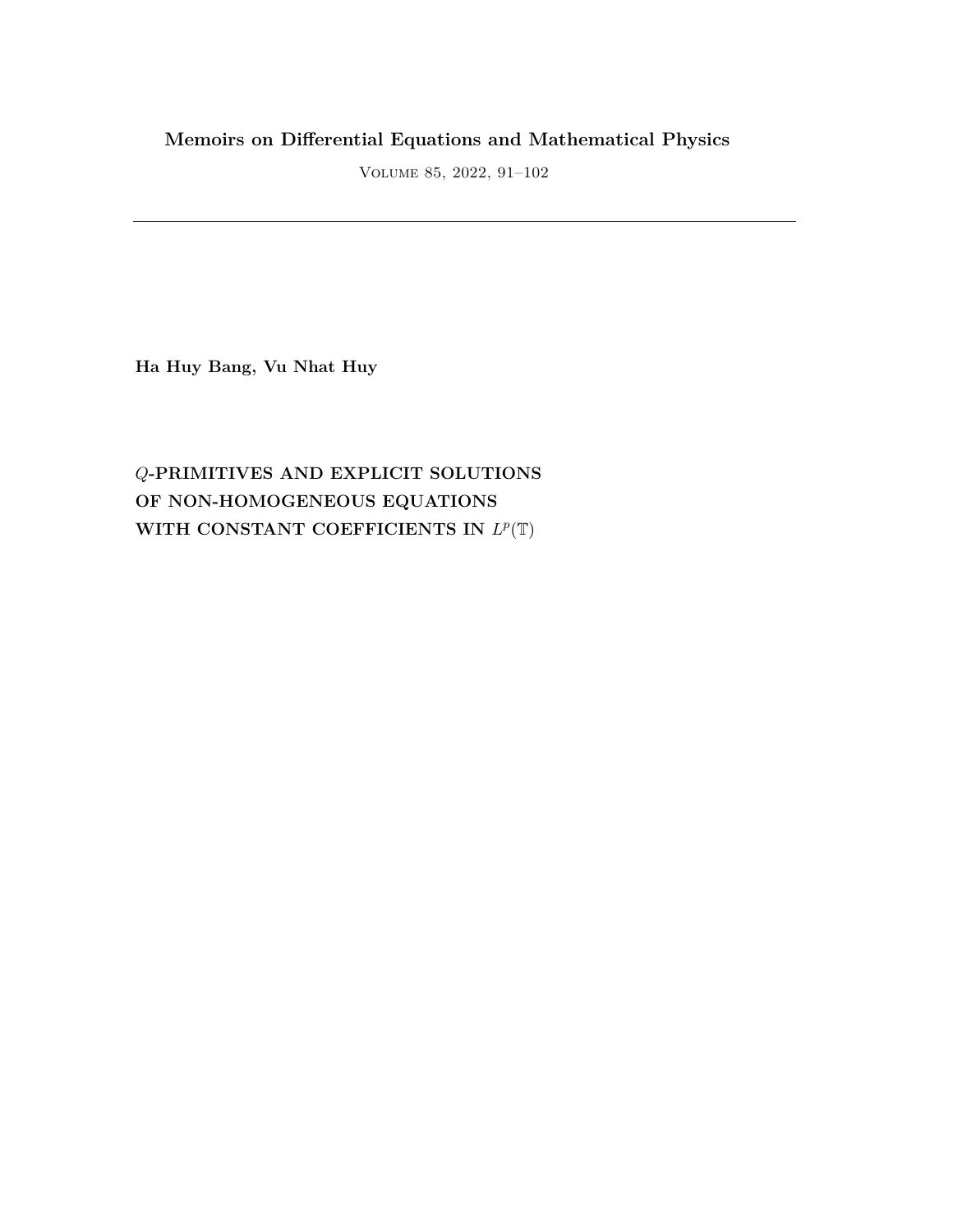**Abstract.** Let  $\mathbb{T} = [-\pi, \pi], 1 \leq p \leq \infty$  and  $Q(x)$  be a polynomial. In this paper, we introduce the notion called *Q*-primitives of a function in  $\mathcal{S}'(\mathbb{R})$  and apply it to examine the existence and uniqueness of solutions in  $L^p(\mathbb{T})$  of the non-homogeneous equation  $Q(D)f = \psi \in L^p(\mathbb{T})$ . The explicit solutions of the equation are given. In particular, we show that the condition  $Q(x) \neq 0$   $\forall x \in \text{supp } \hat{\psi}$  is the criterion for the existence of a *Q*-primitive in  $L^p(\mathbb{T})$  of *f*. Note that every *Q*-primitive in  $L^p(\mathbb{T})$  of *f* is a solution of the equation  $Q(D)f = \psi$ . Moreover, an inequality for higher order *Q*-primitives is also given.

### **2020 Mathematics Subject Classification.** 26D10, 42A38, 46E30, 34A05.

Key words and phrases. L<sup>p</sup>-spaces, explicit solutions, periodic functions, Fourier transform.

**რეზიუმე.** დავუშვათ,  $\mathbb{T} = [-\pi, \pi], 1 \leq p \leq \infty$  და  $Q(x)$  არის მრავალწევრი. ნაშრომში შემოყვანილია ფუნქციის  $Q$ -პრიმიტივის ცნება  $\mathcal{S}'(\mathbb{R})$ -ში და ის გამოყენებულია  $L^p(\mathbb{T})$ -ში არაერთგვაროვანი  $Q(D)f = \psi \in L^p(\mathbb{T})$  განტოლების ამონახსნის არსებობისა და ერთადერთობის გამოსაკვლევად. მოცემულია ამ განტოლების ცხადი ამონახსნები. კერძოდ, ნაჩვენებია, რომ პირობა  $Q(x) \neq 0 \,\,\forall x \in \mathrm{supp} \widehat{\psi}$  წარმოადგენს  $f$ -ის  $Q$ -პრიმიტივის არსებობის კრიტერიუმს  $L^p(\mathbb{T})$ ში. შევნიშნოთ, რომ  $f$ -ის ყოველი  $Q$ -პრიმიტივი  $L^p(\mathbb{T})$ -ში არის  $Q(D)f = \psi$  განტოლების  $\cdot$ ამონახსნი. უფრო მეტიც, აგრეთვე მოცემულია უტოლობა უმაღლესი რიგის  $Q$ -პრიმიტივებისozob.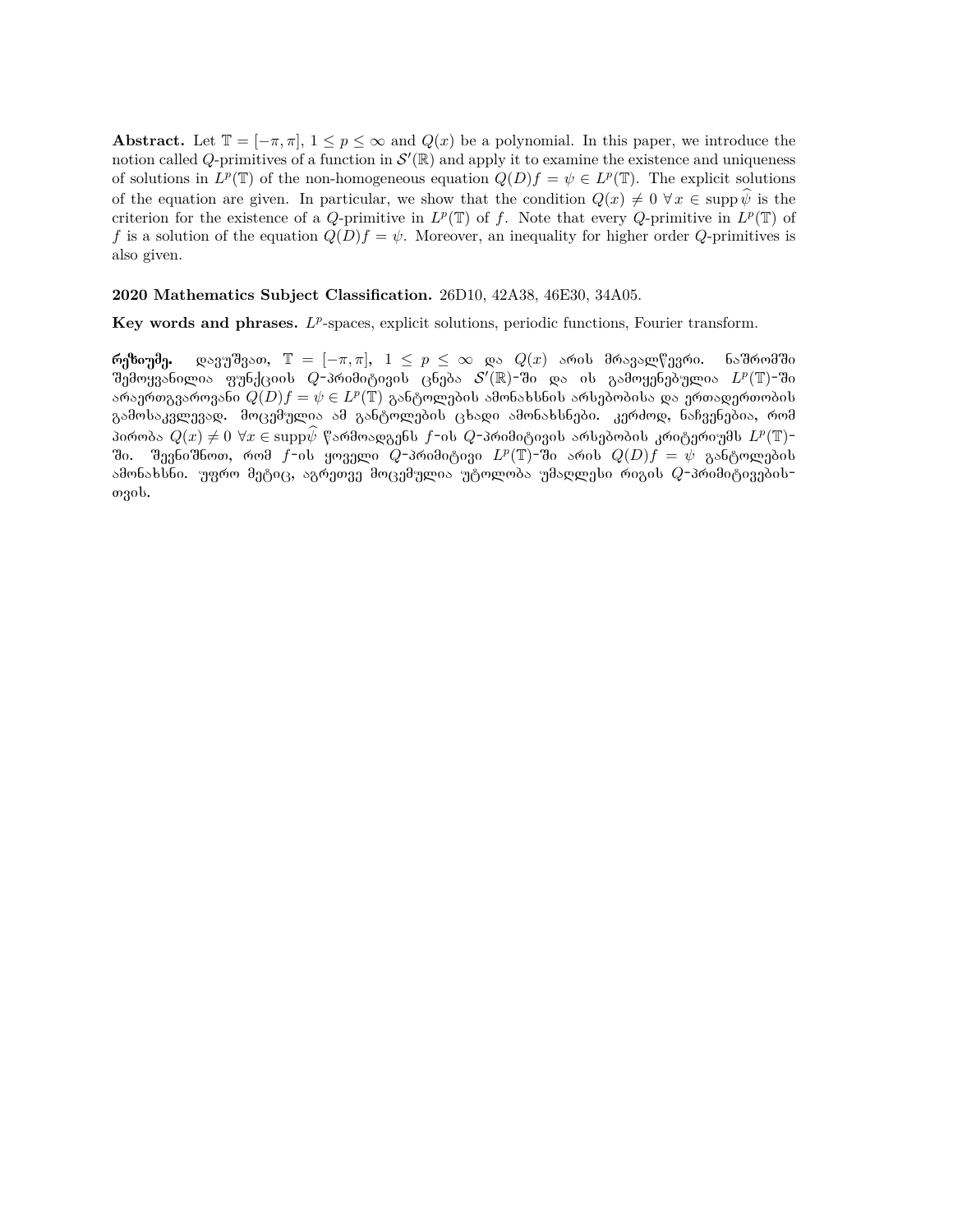### **1 Introduction**

Denote by  $\mathcal{S}(\mathbb{R})$  the Schwartz space of rapidly decreasing functions and by  $\mathcal{S}'(\mathbb{R})$  the dual space of *S*(R), the space of tempered distributions on R. Let T be the torus,  $1 \leq p \leq \infty$ ,  $Q(x) = \sum_{k=0}^{n} a_k x^k$  be a polynomial and  $f \in \mathcal{S}'(\mathbb{R})$ . The differential operator  $Q(D)$  is obtained from  $Q(x)$  by substituting  $x \rightarrow -iD = -id/dx,$ 

$$
Q(D)f = \sum_{k=0}^{n} a_k (-i)^k D^k f.
$$

Denote by  $L^p(\mathbb{T})$  the set of all  $2\pi$ -periodic functions  $f$  on  $\mathbb R$  such that the norm

$$
||f||_{p,\mathbb{T}} := \begin{cases} \left(\int\limits_{-\pi}^{\pi} |f(x)|^p dx\right)^{1/p} & \text{if } p < \infty, \\ \underset{x \in \mathbb{T}}{\mathrm{ess} \sup} |f(x)| & \text{if } p = \infty \end{cases}
$$

is finite. Clearly,  $L^p(\mathbb{T}) \subset \mathcal{S}'(\mathbb{R})$ . Let  $\psi \in L^p(\mathbb{T})$ . We consider the following non-homogeneous equation with constant coefficients in  $L^p(\mathbb{T})$ :

$$
Q(D)f = \psi.
$$
\n<sup>(1.1)</sup>

In the theory of ordinary differential equations, there are several methods for solving the non-homogeneous equation with constant coefficients:

$$
y^{(n)}(x) + a_1 y^{(n-1)}(x) + \cdots + a_{n-1} y'(x) + a_n y(x) = h(x).
$$

The best method depends on the nature of the function *h* that makes the equation non-homogeneous. If *h* is a linear combination of exponential and sinusoidal functions, then the exponential response formula may be used. If, more generally, h is a linear combination of functions of the form  $x^k e^{ax}$ ,  $x^k \cos(ax)$ , and  $x^k \sin(ax)$ , where k is a nonnegative integer, and a is a constant (which need not be the same in each term), then the *Method of undetermined coefficients* may be used. Still more general, the *Annihilator method* is applied when *h* satisfies a homogeneous linear differential equation. The most general method is the *Variation of constants*. Note that, in general, *f* and  $\psi$  in (1.1) are generalized functions, and so the traditional methods have no effect in our case. Hörmander proved the following result [13, Theorem 7.3.2]: Let  $\psi \in \mathcal{E}'(\mathbb{R})$ . Then the equation  $Q(D)f = \psi$  has a solution in  $\mathcal{E}'(\mathbb{R})$  if *and only if*  $\psi(\xi)/Q(\xi)$  *is an entire function, where*  $\mathcal{E}'(\mathbb{R})$  *is the space of distributions with compact supports.*

In this paper, by using another method, we solve the non-homogeneous equation  $Q(D)f = \psi$  in the space  $L^p(\mathbb{T})$ . Since  $L^p(\mathbb{T})$  is not contained in  $\mathcal{E}'(\mathbb{R})$ ,  $\widetilde{\psi}(\xi)$  is not an entire function in general, and so we cannot apply the just mentioned result to solve (1.1).

The paper consists of three sections. In Section 2, we introduce the notion called *Q*-primitives of a function in  $\mathcal{S}'(\mathbb{R})$  and use it to examine the existence and uniqueness of solutions of equation (1.1). The explicit solutions of the equation are given. In Section 3, we obtain an inequality for higher order *Q*-primitives.

### **Notations**

Let  $f \in L^1(\mathbb{R})$  and  $\hat{f} = \mathcal{F}f$  be its Fourier transform

$$
\widehat{f}(\zeta) = (2\pi)^{-1/2} \int_{\mathbb{R}} e^{-ix\zeta} f(x) dx.
$$

The Fourier transform of a tempered distribution *f* can be defined via the formula

$$
\langle \mathcal{F}f, \varphi \rangle = \langle f, \mathcal{F}\varphi \rangle, \ \ \varphi \in \mathcal{S}(\mathbb{R}).
$$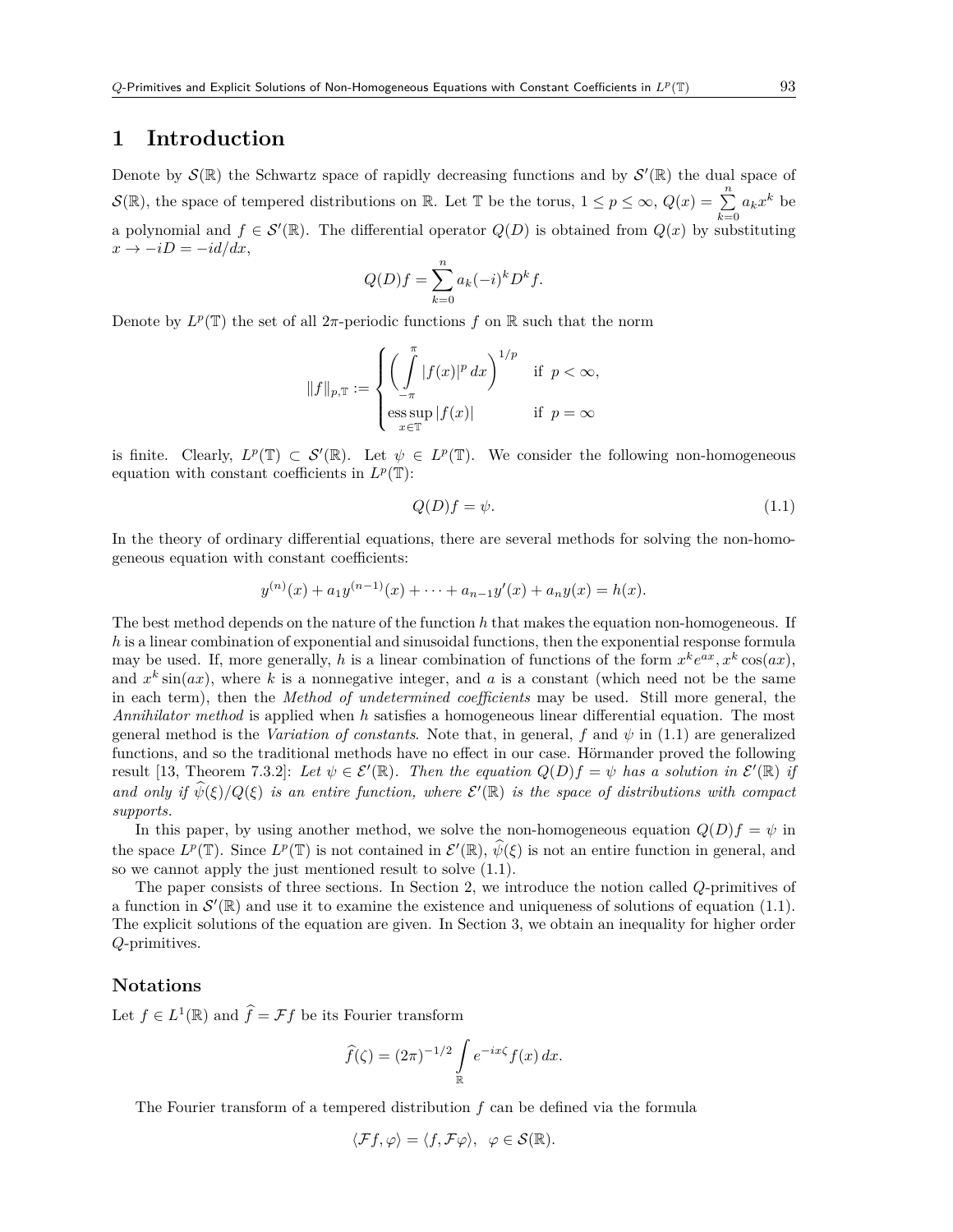Let *K* be a compact in  $\mathbb{R}$  and  $\epsilon > 0$ . Denote by

 $K_{\epsilon} := \{ \zeta \in \mathbb{R} : \exists x \in K : |x - \zeta| \leq \epsilon \}.$ 

Recall that  $\text{supp } \hat{f} \subset \mathbb{Z}$  for any  $f \in L^p(\mathbb{T})$ .

We have the following Young inequality for  $2\pi$ -periodic functions [14]: Let  $1 \leq p \leq \infty$ ,  $f \in L^p(\mathbb{T})$  $and g \in L^1(\mathbb{R})$ *. Then*  $f * g \in L^p(\mathbb{T})$  *and* 

$$
||f * g||_{p,T} \leq ||f||_{p,T} ||g||_{L^1(\mathbb{R})},
$$

*where the convolution f ∗ g is defined as*

$$
(f * g)(x) = \int_{\mathbb{R}} f(x - y)g(y) dy.
$$

**Definition.** Let  $f \in \mathcal{S}'(\mathbb{R})$  and  $Q$  be a polynomial. The tempered distribution  $Qf$  is termed a *Q*-primitive of *f* if  $Q(D)(Qf) = f$ .

When  $Q(x) = x$ , then *Q*-primitives become primitives of tempered distributions defined in [7–9], and the notion of primitives of distributions in  $\mathcal{D}'(a, b)$ ,  $a, b \in \mathbb{R}$ , can be found in [18].

# **2 The necessary and sufficient conditions for the unique** existence of Q-primitives of a function in  $L^p(\mathbb{T})$

We have the following result.

**Theorem 2.1.** *Let*  $1 \leq p \leq \infty$ ,  $Q(x)$  *be a polynomial and*  $f \in L^p(\mathbb{T})$ *. Then there exists a unique*  $Q\text{-}primitive\text{ in } L^p(\mathbb{T})\text{ of }f\text{ denoted by }Qf\text{ satisfying }Q(x)\neq 0\;\forall\,x\in\text{supp }\hat{Q}f\text{ if and only if }Q(x)\neq 0$  $∀x ∈ supp f$ .

To prove Theorem 2.1, we need the following result in [18]:

**Lemma 2.2.** Let  $1 \leq p \leq \infty$  and  $f \in L^p(\mathbb{T})$ . Then the Fourier series of f converges to f in  $\mathcal{S}'(\mathbb{R})$ :

$$
f(x) = \frac{1}{2\pi} \sum_{k \in \mathbb{Z}} \left( e^{ikx} \int_{-\pi}^{\pi} f(t) e^{-ikt} dt \right).
$$

*(The functional series* ∑ *k∈*Z  $f_k(x)$  *is called convergent to*  $f$  *in*  $S'(\mathbb{R})$  *if the functional sequence*  $S_n(x) =$ ∑*n k*=*−n*  $f_k(x)$  *converges to*  $f$  *in*  $\mathcal{S}'(\mathbb{R})$ *.*)

*Proof of Theorem 2.1. Necessity.* It follows from Lemma 2.2 that the Fourier series of *Qf* converges to  $\mathcal{Q}f$  in  $\mathcal{S}'(\mathbb{R}),$ 

$$
\mathcal{Q}f(x) = \sum_{k \in \mathbb{Z}} (b_k e^{ikx}), \quad b_k = \frac{1}{2\pi} \int_{-\pi}^{\pi} \mathcal{Q}f(t) e^{-ikt} dt.
$$

Therefore, the functional series ∑ *k∈*Z  $b_k(ik)^m e^{ikx}$  converges to  $D^m(\mathcal{Q}f)$  in  $\mathcal{S}'(\mathbb{R})$  for all  $m \in \mathbb{Z}_+$ . That gives

$$
Q(D)\mathcal{Q}f(x) = \sum_{k \in \mathbb{Z}} b_k Q(k) e^{ikx}.
$$

Then, since  $f = Q(D)Qf$ ,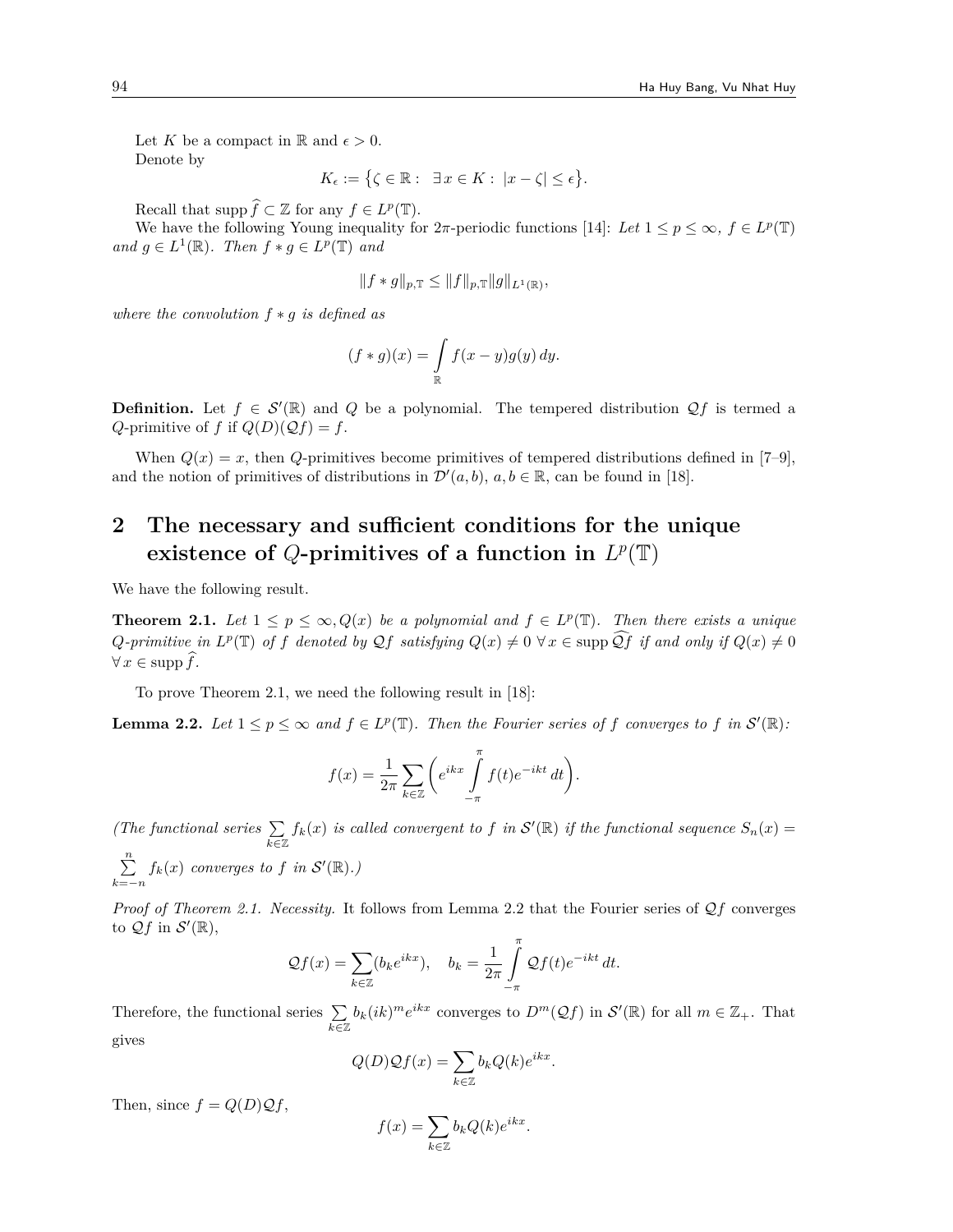Put  $A := \{z \in \mathbb{Z} : Q(z) = 0\}$  and let  $\nu$  be a number in  $A$ . We have for  $\varphi \in \mathcal{S}'(\mathbb{R})$ , supp  $\mathcal{F}^{-1}\varphi \subset \mathcal{S}'(\mathbb{R})$  $[\nu - \frac{1}{2}, \nu + \frac{1}{2}]$ :

$$
\langle \widehat{f}, \mathcal{F}^{-1} \varphi \rangle = \langle f, \varphi \rangle = \sum_{k \in \mathbb{Z}} b_k Q(k) \langle e^{ikx}, \varphi \rangle = \sum_{k \in \mathbb{Z}} \sqrt{2\pi} b_k Q(k) \mathcal{F}^{-1} \varphi(k).
$$
 (2.1)

From  $\nu \in A$  and supp  $\mathcal{F}^{-1}\varphi \subset [\nu - \frac{1}{2}, \nu + \frac{1}{2}]$ , we obtain  $Q(k) = 0$  for  $k = \nu$ , and  $\mathcal{F}^{-1}\varphi(k) = 0$  for  $k \in \mathbb{Z} \setminus \{\nu\}$ . So,  $Q(k)\mathcal{F}^{-1}\varphi(k) = 0 \,\forall \, k \in \mathbb{Z}$ . Combining these and (2.1), we deduce that

$$
\langle \widehat{f}, \mathcal{F}^{-1} \varphi \rangle = 0.
$$

Hence,  $\nu \notin \text{supp} \,\hat{f}$  for all  $\nu \in A$ . So,  $Q(x) \neq 0 \,\forall x \in \text{supp} \,\hat{f}$ .

*Sufficiency.* Now, we assume that  $Q(x) \neq 0 \quad \forall x \in \text{supp }\hat{f}$ . We first prove the existence of *Q*-primitives in  $L^p(\mathbb{T})$  of f. To do this, we put

$$
\gamma_k(f) = \frac{1}{2\pi} \int_{-\pi}^{\pi} f(t)e^{-ikt} dt, \ \ k = 0, 1, 2, \dots
$$

and consider three cases as follows.

*Case 1* ( $Q(x) = x - d$ ,  $d \neq 0$ ). Then  $d \notin \text{supp} \hat{f}$ . We define the following function  $I_1 f$ :

$$
I_1 f(x) = \int_{-\pi}^{x} (f(t) - \gamma_0(f)) dt - \tau, \ \ x \in \mathbb{R},
$$

where the constant  $\tau$  is chosen such that  $\int_{0}^{\pi}$ *−π*  $I_1 f(x) dx = 0$ . Then  $I_1 f$  is well defined and bounded on R. Moreover,

$$
I_1 f(x + 2\pi) - I_1 f(x) = \int_{x}^{x+2\pi} (f(t) - \gamma_0(f)) dt = \int_{\mathbb{T}} (f(t) - \gamma_0(f)) dt = 0
$$

and

$$
\langle I_1 f, \varphi' \rangle = \int_{\mathbb{R}} \left( \int_{-\pi}^{x} (f(t) - \gamma_0(f)) dt - \tau \right) \varphi'(x) dx
$$
  
\n
$$
= \int_{\mathbb{R}} \left( \int_{-\pi}^{x} (f(t) - \gamma_0(f)) dt \right) \varphi'(x) dx = \int_{-k\pi}^{k\pi} \left( \int_{-k\pi}^{x} (f(t) - \gamma_0(f)) dt \right) \varphi'(x) dx
$$
  
\n
$$
= \int_{-k\pi}^{k\pi} \left( \int_{t}^{k\pi} \varphi'(x) dx \right) (f(t) - \gamma_0(f)) dt = \int_{-k\pi}^{k\pi} -\varphi'(t) (f(t) - \gamma_0(f)) dt = -\langle f - \gamma_0(f), \varphi \rangle
$$

for all  $\varphi \in C_0^{\infty}(\mathbb{R})$ , where *k* is an odd natural number such that supp  $\varphi \subset (-k\pi, k\pi)$ . Therefore,  $I_1 f \in L^p(\mathbb{T})$  and  $D(I_1 f) = f - \gamma_0(f)$ .

Further,

$$
\int_{-\pi}^{\pi} I_1 f(x) e^{-ikx} dx = \int_{-\pi}^{\pi} \left( \int_{-\pi}^{x} (f(t) - \gamma_0(f)) dt \right) e^{-ikx} dx - \int_{-\pi}^{\pi} \tau e^{-ikx} dx
$$

$$
= \int_{-\pi}^{\pi} \left( \int_{t}^{\pi} e^{-ikx} dx \right) (f(t) - \gamma_0(f)) dt = \int_{-\pi}^{\pi} \left( \frac{e^{-ikt} - e^{-ik\pi}}{ik} \right) (f(t) - \gamma_0(f)) dt = \frac{2\pi \gamma_k(f)}{ik}
$$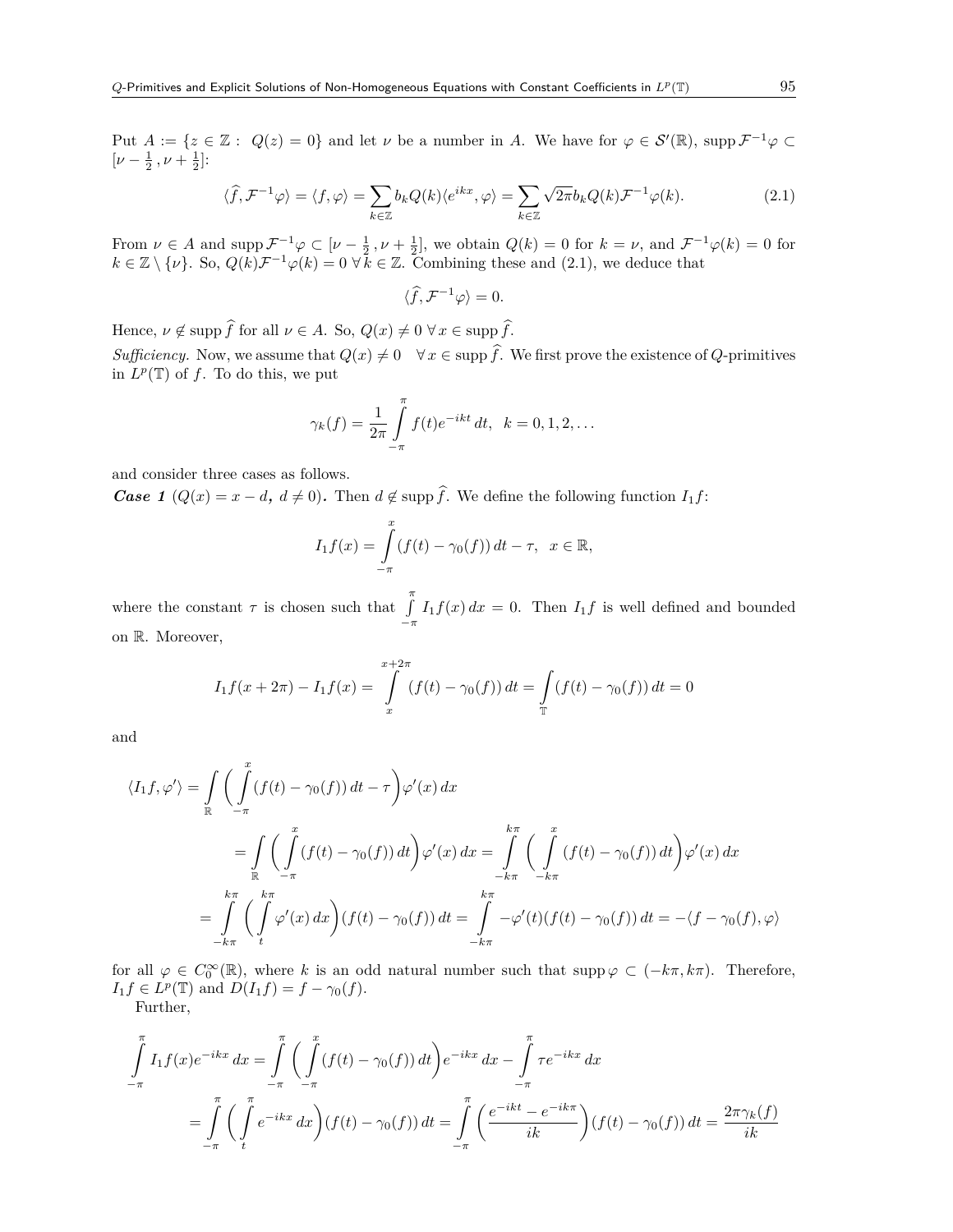for all  $k \in \mathbb{Z}_*$ , where  $\mathbb{Z}_* = \{k \in \mathbb{Z} : k \neq 0\}$ . Then it follows from Lemma 2.2 and  $\int_{-\pi}^{\pi}$  $I_1 f(x) dx = 0$ that the Fourier series of  $2\pi$ -periodic function  $I_1f$  converges to  $I_1f$  in  $\mathcal{S}'(\mathbb{R})$ :

$$
I_1 f(x) = \sum_{k \in \mathbb{Z}_*} \frac{\gamma_k(f)}{ik} e^{ikx}.
$$
 (2.2)

Put

$$
I_2 f(x) = \frac{\gamma_0(f)}{-d} + \sum_{k \in \text{supp} \widehat{f} \cap \mathbb{Z}_*} \frac{d \gamma_k(f)}{k(k-d)} e^{ikx}, \quad \mathcal{Q} f = iI_1 f + I_2 f.
$$

Observe that

$$
|\gamma_k(f)| = \frac{1}{2\pi} \left| \int\limits_{-\pi}^{\pi} f(t)e^{-ikt} dt \right| \le (2\pi)^{-1/p} \|f\|_{p,\mathbb{T}},
$$

and then

$$
\left|\frac{\gamma_k(f)}{k(k-d)}e^{ikx}\right| = \left|\frac{\gamma_k(f)}{k(k-d)}\right| \le \frac{(2\pi)^{-1/p}||f||_{p,\mathbb{T}}}{|k(k-d)|}.
$$

Therefore, it follows from

$$
\sum_{k\in\mathrm{supp}\,\widehat{f}\cap\mathbb{Z}_*}\frac{1}{|k(k-d)|}<\infty
$$

that the functional series

$$
\sum_{k \in \text{supp} \widehat{f} \cap \mathbb{Z}_*} \frac{\gamma_k(f)}{k(k-d)} e^{ikx}
$$

uniformly converges on R.

Hence  $I_2 f$  is well defined and bounded on R. Clearly,  $I_2 f \in L^p(\mathbb{T})$ , which together with  $I_1 f \in$  $L^p(\mathbb{T})$  imply  $\mathcal{Q}f \in L^p(\mathbb{T})$ . From (2.2) and the definition of  $I_2f$ , we deduce that the functional series

$$
\sum_{k \in \text{supp}\,\widehat{f} \cap \mathbb{Z}_*} \frac{\gamma_k(f)(k-d)}{ik} \, e^{ikx}
$$

converges to  $Q(D)I_1f$  in  $\mathcal{S}'(\mathbb{R})$  and

$$
\gamma_0(f) + \sum_{k \in \text{supp}\,\widehat{f} \cap \mathbb{Z}_*} \frac{d\gamma_k(f)}{k} e^{ikx}
$$

converges to  $Q(D)I_2f$  in  $\mathcal{S}'(\mathbb{R})$ . Therefore,

$$
\gamma_0(f) + \sum_{k \in \text{supp}\,\widehat{f} \cap \mathbb{Z}_*} \gamma_k(f) \Big(\frac{k-d}{k} + \frac{d}{k}\Big) e^{ikx} = \sum_{k \in \text{supp}\,\widehat{f}} \gamma_k(f) e^{ikx}
$$

converges to  $Q(D)Qf$  in  $\mathcal{S}'(\mathbb{R})$ . Hence  $Q(D)Qf = f$ . *Case 2* ( $Q(x) = x$ ). We put  $Qf = iI_1f$ . Then  $Qf \in L^p(\mathbb{T})$  and  $Q(D)Qf = f$ . *Case 3* (deg  $Q(x) \geq 2$ ). Clearly,

$$
\left| \frac{\gamma_k(f)}{Q(k)} e^{ikx} \right| = \frac{|\gamma_k(f)|}{|Q(k)|} \le \frac{(2\pi)^{-1/p} ||f||_{p,\mathbb{T}}}{|Q(k)|}
$$

and the number series  $\sum$ *k∈*supp *f*b  $\frac{1}{|Q(k)|}$  converges. Hence the functional series

$$
\sum_{k \in \text{supp } \hat{f}} \frac{\gamma_k(f)}{Q(k)} e^{ikx}, \quad \gamma_k(f) = \frac{1}{2\pi} \int_{-\pi}^{\pi} f(t) e^{-ikt} dt,
$$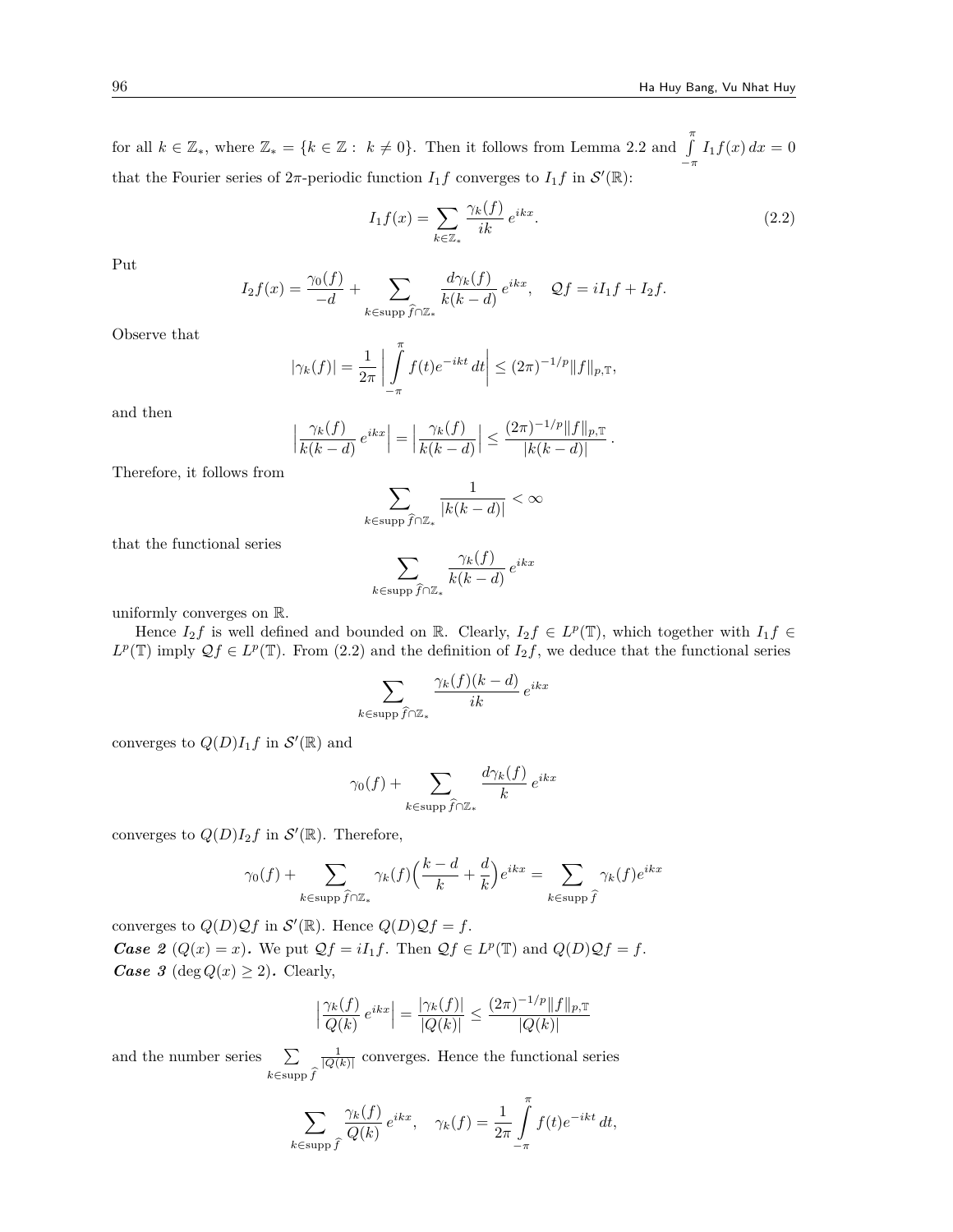uniformly converges on  $\mathbb{R}$ . So,  $\mathcal{Q}f$  is well defined in  $\mathbb{R}$ ,  $\mathcal{Q}f \in L^p(\mathbb{T})$ , where

$$
\mathcal{Q}f = \sum_{k \in \text{supp}\,\widehat{f}} \frac{\gamma_k(f)}{Q(k)} \, e^{ikx}.
$$

Then the functional series

$$
\sum_{k \in \text{supp} \widehat{f}} \frac{\gamma_k(f)}{Q(k)} e^{ikx}
$$

converges to  $\mathcal{Q}f$  in  $\mathcal{S}'(\mathbb{R})$ . Consequently, the series  $\sum$ *k∈*supp *f*b  $\gamma_k(f)e^{ikx}$  converges to  $Q(D)Qf$ . Therefore,

 $Q(D)Qf = f.$ 

Combining Cases 1–3, we get the existence of  $Q$ -primitives in  $L^p(\mathbb{T})$  of  $f$ .

Next, we prove the uniqueness of *Q*-primitives in  $L^p(\mathbb{T})$  of *f*, which is denoted by  $\mathcal{Q}f$ , satisfying  $Q(x) \neq 0 \,\forall x \in \text{supp }\mathcal{Q}f$ . Indeed, let  $\mathcal{Q}_1f$  and  $\mathcal{Q}_2f$  be Q-primitives in  $L^p(\mathbb{T})$  of f such that  $\mathcal{Q}_jf \in$  $L^p(\mathbb{T})$ ,  $Q(D)\mathcal{Q}_j f = f$  and  $Q(x) \neq 0 \ \forall x \in \text{supp }\mathcal{Q}_j \tilde{f}, j = 1, 2$ . Put  $\phi = \mathcal{Q}_1 f - \mathcal{Q}_2 f$ . Then the series

$$
\sum_{k\in\mathbb{Z}} \gamma_k(\phi) e^{ikx}, \quad \gamma_k(\phi) = \frac{1}{2\pi} \int\limits_{-\pi}^{\pi} \phi(t) e^{-ikt} dt,
$$

converges to  $\phi$  in  $\mathcal{S}'(\mathbb{R})$ , and then  $\sum$ *k∈*Z *γ*<sub>*k*</sub>( $\phi$ )*Q*(*k*)*e*<sup>*ikx*</sup> converges to *Q*(*D*) $\phi$  in *S*<sup>'</sup>( $\mathbb{R}$ ). Hence it follows from  $Q(D)\phi = 0$  that  $\gamma_k(\phi)Q(k) = 0$  for all  $k \in \mathbb{Z}$ . Using  $Q(x) \neq 0 \ \forall x \in \text{supp }\hat{\phi}$ , we have  $\gamma_k(\phi) = 0$ for all  $k \in \mathbb{Z}$ . That gives  $\phi \equiv 0$  and then  $\mathcal{Q}_1 f = \mathcal{Q}_2 f$ .

To end the proof, we have to show that  $Q(x) \neq 0 \,\forall x \in \text{supp }\widehat{Qf}$ . This is obtained from the fact  $\frac{\gamma_k(f)}{Q(k)} e^{ikx}$  converges to  $\mathcal{Q}f$  in  $\mathcal{S}'(\mathbb{R})$ . The proof is complete. that the functional series  $\Box$ *k∈*supp *f*b

From the proof of Theorem 2.1 we get the following necessary and sufficient conditions for the existence of *Q*-primitives of a function in  $L^p(\mathbb{T})$ .

**Theorem 2.3.** Let  $1 \leq p \leq \infty$ ,  $Q(x)$  be a polynomial and  $f \in L^p(\mathbb{T})$ . Then there exists a  $Q$ -primitive  $Qf \in L^p(\mathbb{T})$  *of f if and only if*  $Q(x) \neq 0 \ \forall x \in \text{supp }\hat{f}$ *.* 

**Remark 2.1.** It should be noticed that the assumption  $Q(x) \neq 0 \ \forall x \in \text{supp } \hat{f}$  does not guarantee the uniqueness of *Q*-primitives of *f* in  $L^p(\mathbb{T})$ , but there is exactly one *Q*-primitive in  $L^p(\mathbb{T})$  of *f* denoted by  $\mathcal{Q}f$  satisfying  $Q(x) \neq 0$   $\forall x \in \text{supp }\mathcal{Q}f$ . For example,  $f(x) = \cos x$ ,  $Q(x) = x$ ,  $p = \infty$  then  $\sin x + c$ is a *Q*-primitive in  $L^{\infty}(\mathbb{T})$  of cos *x* for all  $c \in \mathbb{C}$ .

Applying Theorem 2.1 and Theorem 2.3, we have the following corollary.

**Corollary.** Let  $1 \leq p \leq \infty$ ,  $Q(x)$  be a polynomial and  $\psi \in L^p(\mathbb{T})$ . Then equation (1.1) has a solution *in*  $L^p(\mathbb{T})$  *if and only if*  $Q(x) \neq 0 \ \forall x \in \text{supp } \hat{\psi}$ *. Moreover, if equation* (1.1) *has solutions, then there is exactly one solution*  $f$  *satisfying*  $Q(x) \neq 0 \ \forall x \in \text{supp} \widehat{f}$ , which has the following explicit form:

$$
f(x) = \sum_{k \in \text{supp }\hat{\psi}} \frac{\gamma_k(\psi)}{Q(k)} e^{ikx}, \quad \gamma_k(\psi) = \frac{1}{2\pi} \int_{-\pi}^{\pi} \psi(t) e^{-ikt} dt.
$$

By induction, we obtain the following result.

**Theorem 2.4.** *Let*  $1 \leq p \leq \infty$ ,  $Q(x)$  *be a polynomial and*  $f \in L^p(\mathbb{T})$ *. Then there exists only one* sequence of functions  $(\mathcal{Q}^m f)_{m=0}^{\infty} \subset L^p(\mathbb{T})$  such that  $\mathcal{Q}^0 f = f$ ,  $Q(D)(\mathcal{Q}^{m+1} f) = \mathcal{Q}^m f$  and  $Q(x) \neq 0$ *for all*  $x \in \text{supp }\widehat{Q^m f}$ ,  $m = 0, 1, \ldots$ , *if and only if*  $Q(x) \neq 0 \ \forall x \in \text{supp }\widehat{f}$ .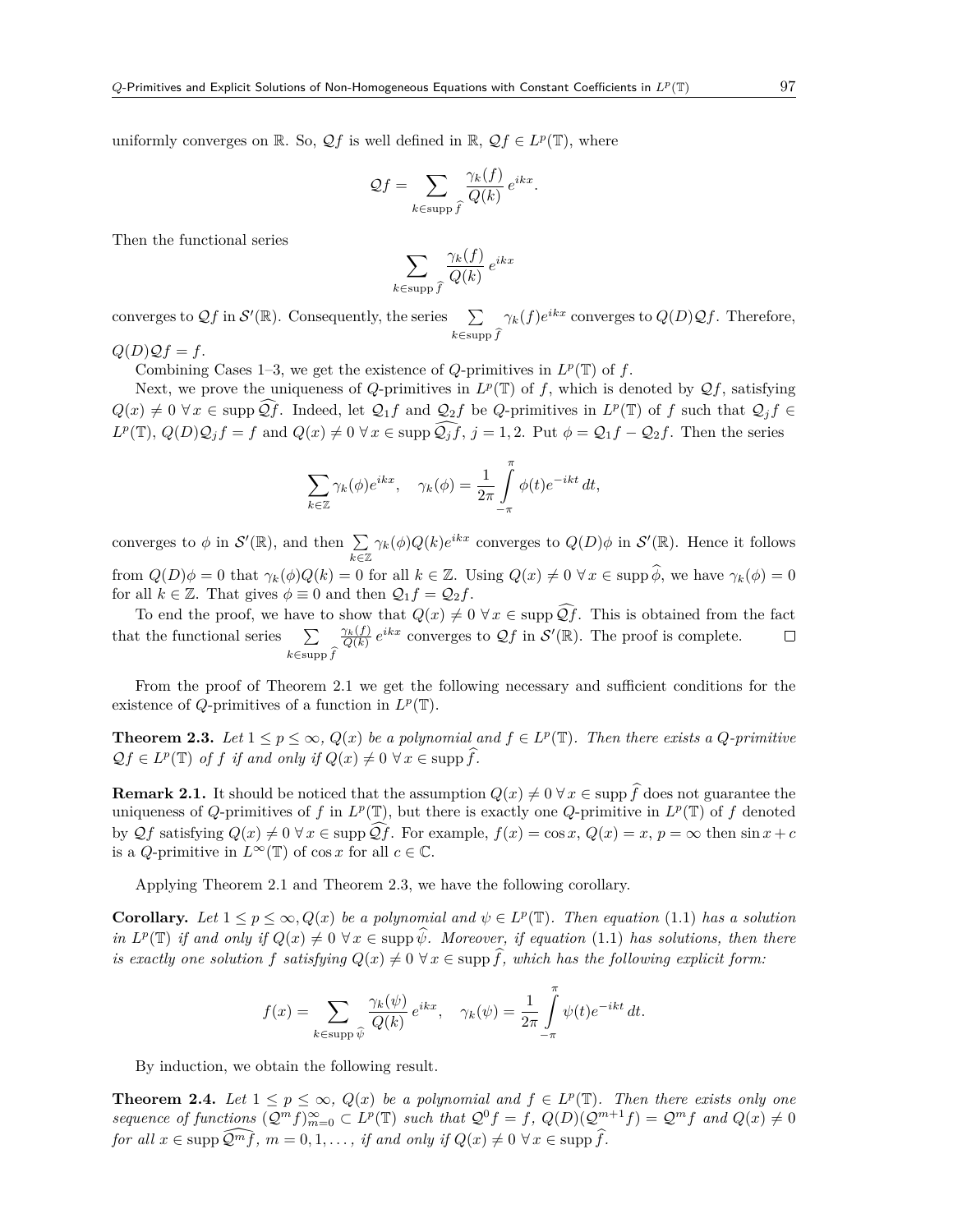## **3 An inequality for higher order** *Q***-primitives**

We give now an inequality for higher order *Q*-primitives.

**Theorem 3.1.** Let  $1 \leq p \leq \infty$ , K be a subset of Z with a finite number of elements,  $Q(x)$  be a *polynomial and*  $f \in L^p(\mathbb{T})$ *. Assume that* supp  $\hat{f} \subset K$  *and*  $Q(x) \neq 0 \ \forall x \in K$ *. Then there exists a constant*  $C = C(K, Q)$ *, independent of f, such that* 

$$
\|\mathcal{Q}^m f\|_{p,\mathbb{T}} \le Cm \sup_{x \in K} \left| \frac{1}{Q^m(x)} \right| \|f\|_{p,\mathbb{T}} \tag{3.1}
$$

*for all*  $m \in \mathbb{N}$ ,  $p \in [1, \infty]$ .

*Proof.* Since  $Q(x) \neq 0$   $\forall x \in K$ , there is a positive number  $\ell$  such that  $Q(x) \neq 0$   $\forall x \in K_{\ell}$ . We define the function  $\chi$  as follows:

$$
\chi(z) = \begin{cases} ce^{1/(z^2 - 1)} & \text{if } |z| < 1, \\ 0 & \text{if } |z| \ge 1, \end{cases}
$$

where the positive constant *c* satisfies ∫ R  $\chi(z) dz = 1$ . For  $m \in \mathbb{N}$ , we define the function  $\Psi_m \in C_0^{\infty}(\mathbb{R})$ via the formula

$$
\Psi_m = 1_{K_{\ell/(2m)}} * \chi_{\ell/(4m)},
$$

where

$$
\chi_{_{\ell/(4m)}}(z) = \frac{4m}{\ell} \,\chi\Big(z\,\frac{4m}{\ell}\Big).
$$

Clearly,  $\Psi_m(z) = 1$  if  $z \in K_{\ell/(4m)}$  and  $\Psi_m(z) = 0$  if  $z \notin K_{\ell/m}$ . Using

$$
\widehat{f} = \widehat{\mathcal{Q}^m f} Q^m(z) \quad \forall \, m \in \mathbb{Z}_+
$$

and supp  $\widehat{\mathcal{Q}}^{m}f \subset K$ ,  $\Psi_{m}(z) = 1 \ \forall z \in K_{\ell/(4m)}$ , we have

$$
\widehat{\mathcal{Q}^m f} = \widehat{f} \, \frac{\Psi_m(z)}{Q^m(z)} \, .
$$

Hence

$$
\mathcal{Q}^m f = \frac{1}{\sqrt{2\pi}} f * \mathcal{F}^{-1} \Big( \frac{\Psi_m(z)}{Q^m(z)} \Big).
$$

So, it follows from the Young inequality for  $2\pi$ -periodic functions that

$$
\|\mathcal{Q}^m f\|_{p,\mathbb{T}} \le \frac{1}{\sqrt{2\pi}} \|f\|_{p,\mathbb{T}} \left\| \mathcal{F}^{-1}\left(\frac{\Psi_m(z)}{\mathcal{Q}^m(z)}\right) \right\|_{L^1(\mathbb{R})}.\tag{3.2}
$$

Now, we define

$$
\mathcal{J}_m(x) := \left(\mathcal{F}^{-1}\Big(\frac{\Psi_m(z)}{Q^m(z)}\Big)\right)(x).
$$

Clearly,

$$
\mathcal{J}_m(x) = \frac{1}{\sqrt{2\pi}} \int\limits_{\mathbb{R}} e^{ixz} \frac{\Psi_m(z)}{Q^m(z)} dz = \frac{1}{\sqrt{2\pi}} \int\limits_{z \in K_{\ell/m}} e^{ixz} \frac{\Psi_m(z)}{Q^m(z)} dz.
$$

Hence

$$
\sup_{x\in\mathbb{R}}|\mathcal{J}_m(x)| \le \frac{1}{\sqrt{2\pi}} \int_{z\in K_{\ell/m}} \left|\frac{\Psi_m(z)}{Q^m(z)}\right| dz \le \frac{1}{\sqrt{2\pi}} \sup_{x\in K_{\ell/m}} \left|\frac{1}{Q^m(x)}\right| \|\Psi_m\|_{L^1(\mathbb{R})}.\tag{3.3}
$$

Moreover,

$$
\|\Psi_m\|_{L^1(\mathbb{R})} \le \|1_{K_{\ell/(2m)}}\|_{L^1(\mathbb{R})} \|\chi_{\ell/(4m)}\|_{L^1(\mathbb{R})} \le \text{meas}(K_{\ell}) \|\chi\|_{L^1(\mathbb{R})} = \text{meas}(K_{\ell}),
$$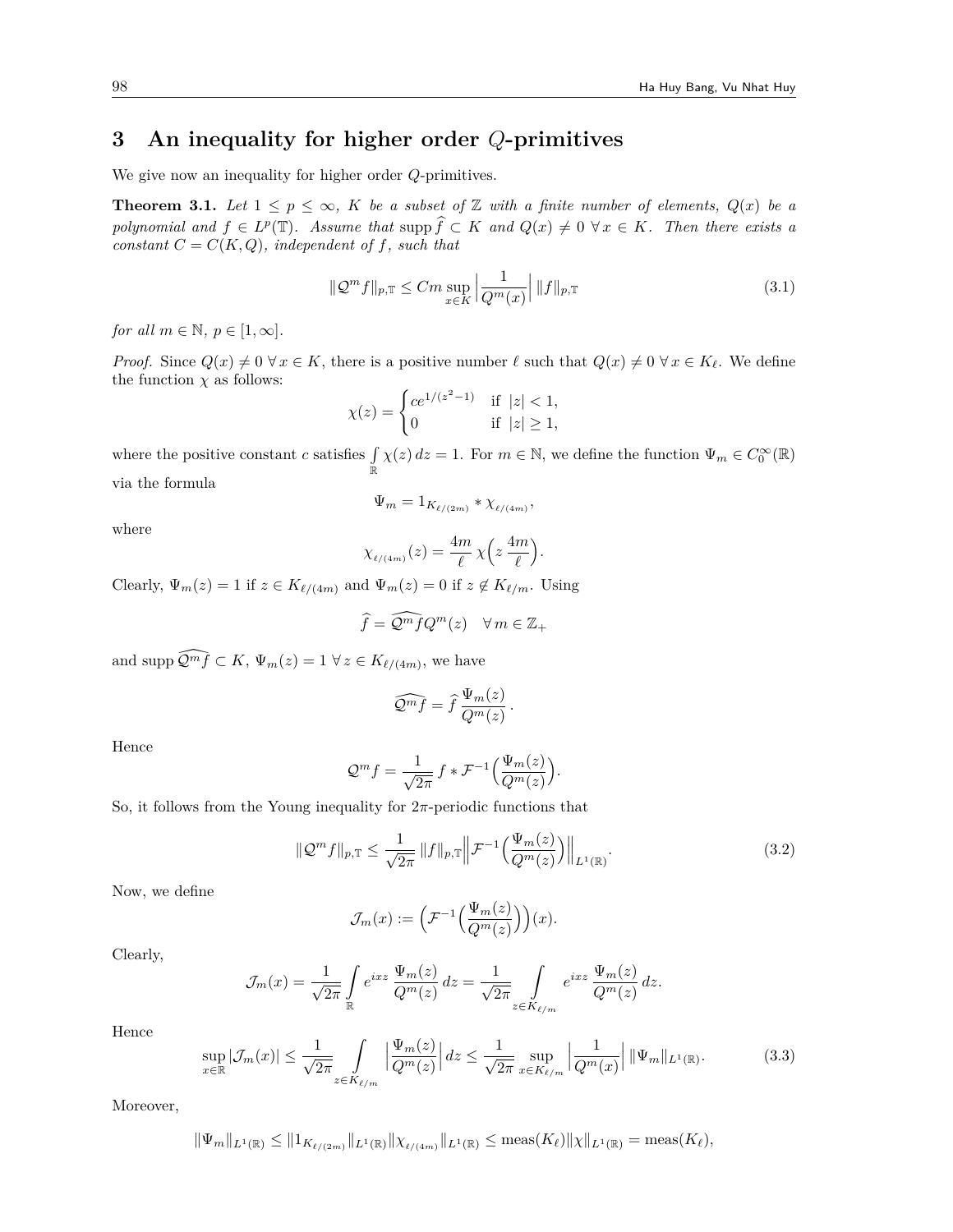where  $meas(K_{\ell})$  is the Lebesgue measure of  $K_{\ell}$ . Combining this with (3.3), we obtain

$$
\sup_{x \in \mathbb{R}} |\mathcal{J}_m(x)| \le \frac{\text{meas}(K_\ell)}{\sqrt{2\pi}} \sup_{x \in K_{\ell/m}} \left| \frac{1}{Q^m(x)} \right|.
$$
 (3.4)

Since  $K_{\ell/m}$  is compact, there is a number  $\sigma_m \in K_{\ell/m}$  such that

$$
\sup_{x \in K_{\ell/m}} |Q(x)| = |Q(\sigma_m)|.
$$

By  $\sigma_m \in K_{\ell/m}$ , there exists  $\gamma_m \in K$  such that  $|\sigma_m - \gamma_m| \leq \ell/m$ . Then from

$$
|Q(\sigma_m) - Q(\gamma_m)| = |\sigma_m - \gamma_m| \cdot |Q'(z_m)|
$$

for some  $z_m \in K_{\ell/m}$ , we derive

$$
|Q(\sigma_m) - Q(\gamma_m)| \leq \frac{\ell |Q'(z_m)|}{m} \leq \frac{\ell \sup_{x \in K_{\ell/m}} |Q'(x)|}{m} \leq \frac{C_1}{m},
$$

where  $C_1 := \ell$  sup *x∈K<sup>ℓ</sup>*  $|Q'(x)|$ . Therefore,

$$
|Q(\sigma_m)| \ge |Q(\gamma_m)| - \frac{C_1}{m} \le \sup_{x \in K} |Q(x)| + \frac{C_1}{m}.
$$

Consequently,

$$
\inf_{x \in K_{\ell/m}} |Q(x)| \ge \inf_{x \in K} |Q(x)| - \frac{C_1}{m}.
$$

Hence

$$
\inf_{x \in K_{\ell/m}} |Q^m(x)| \ge \left( \inf_{x \in K} |Q(x)| - \frac{C_1}{m} \right)^m = \inf_{x \in K} |Q^m(x)| \left( 1 - \frac{C_1}{m \inf_{x \in K} |Q(x)|} \right)^m
$$

and then

$$
\sup_{x\in K_{\ell/m}}\Big|\frac{1}{Q^m(x)}\Big|\leq \Big(\inf_{x\in K}|Q(x)|-\frac{C_1}{m}\Big)^{-m}=\Big(\sup_{x\in K}\Big|\frac{1}{Q^m(x)}\Big|\Big)\bigg(1-\frac{C_1}{m\inf\limits_{x\in K}|Q(x)|}\bigg)^{-m}.
$$

Combining this and  $(1 + t)^{1/t} \le e \ \forall t > -1/2$ , we obtain

$$
\sup_{x \in K_{\ell/m}} \left| \frac{1}{Q^m(x)} \right| \ge C_2 \sup_{x \in K} \left| \frac{1}{Q^m(x)} \right| \quad \forall \, m \ge m_0,
$$
\n(3.5)

where

$$
C_2 := e^{C_1 / \inf_{x \in K} |Q(x)|}, \quad m_0 = \frac{2C_1}{\inf_{x \in K} |Q(x)|}.
$$

Hence, by (3.4), we deduce that

$$
\sup_{x \in \mathbb{R}} |\mathcal{J}_m(x)| \le C_3 \sup_{x \in K} \left| \frac{1}{Q^m(x)} \right| \quad \forall \, m \ge m_0,\tag{3.6}
$$

where

$$
C_3 := \frac{C_2 \operatorname{meas}(K_{\ell})}{\sqrt{2\pi}}.
$$

Moreover,

$$
\sup_{x\in\mathbb{R}}|x^2\mathcal{J}_m(x)|\leq \frac{1}{\sqrt{2\pi}}\sup_{x\in\mathbb{R}}\bigg|\int\limits_{\mathbb{R}}e^{ixz}D^2\Big(\frac{\Psi_m(z)}{Q^m(z)}\Big)\,dz\bigg|\leq \frac{1}{\sqrt{2\pi}}\int\limits_{z\in K_{\ell/m}}\Big|D^2\Big(\frac{\Psi_m(z)}{Q^m(z)}\Big)\Big|\,dz,
$$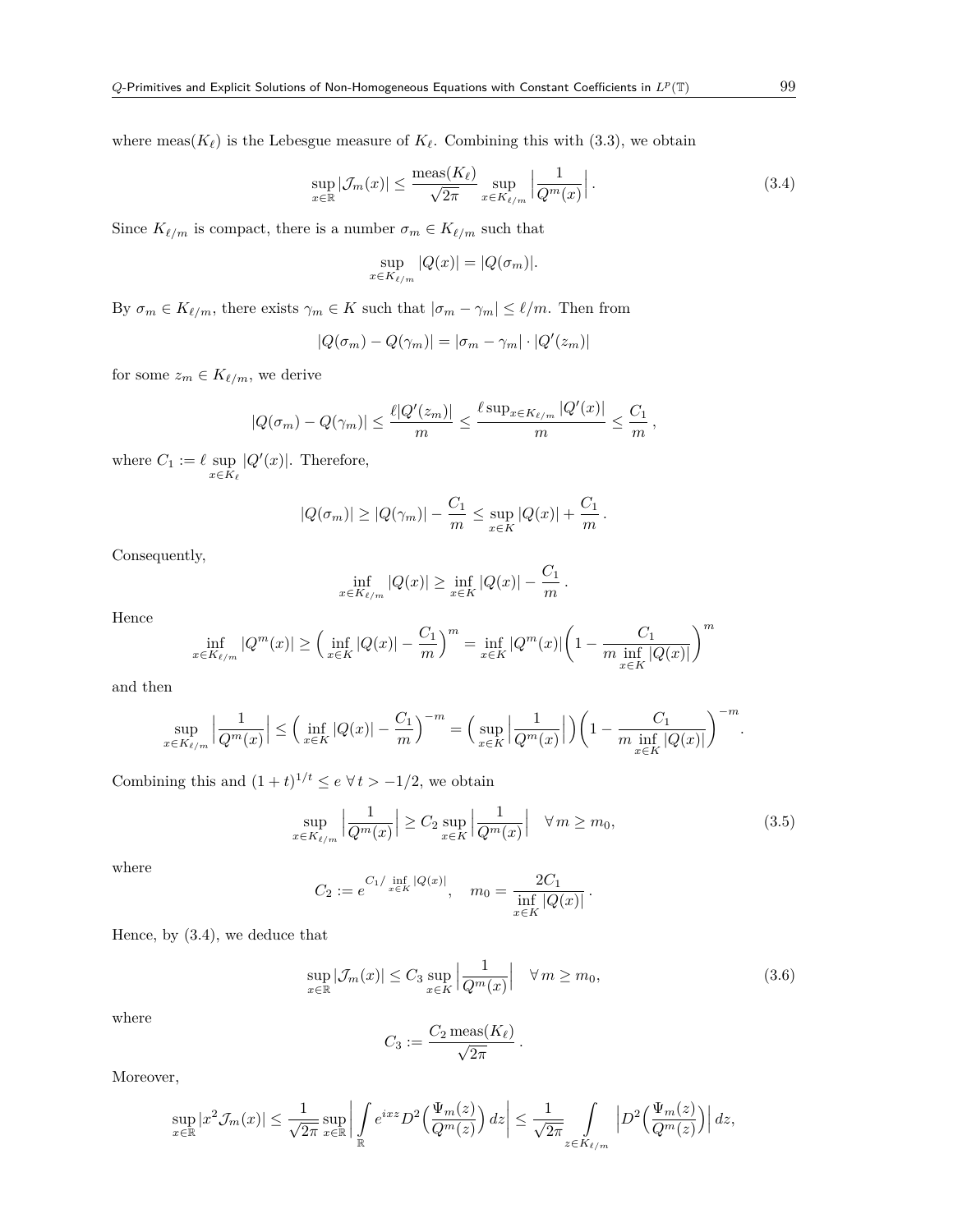which gives

$$
\sup_{x \in \mathbb{R}} |x^2 \mathcal{J}_m(x)| \le \frac{1}{\sqrt{2\pi}} \int_{z \in K_{\ell/m}} \left| \frac{(D^2 \Psi_m(z))}{Q^m(z)} \right| + 2m \left| \frac{(D \Psi_m(z))(DQ(z))}{Q^{m+1}(z)} \right|
$$
  
+  $m \left| \Psi_m(z) \frac{(D^2 Q(z))}{Q^{m+1}(z)} \right| + m(m+1) \left| \Psi_m(z) \frac{(DQ(z))^2}{Q^{m+2}(z)} \right| dz.$ 

Therefore,

$$
\sup_{x \in \mathbb{R}} |x^2 \mathcal{J}_m(x)| \le C_{4,m} \sup_{x \in K_{\ell/m}} \left| \frac{1}{Q^{m+2}(x)} \right|, \tag{3.7}
$$

where

$$
C_{4,m} = \frac{1}{\sqrt{2\pi}} \int_{z \in K_{\ell}} \left( |(D^2 \Psi_m(z))Q^2(z)| + 2m|D\Psi_m(z)(DQ(z))Q(z)| + m(m+1)|\Psi_m(z)(DQ(z))^2| \right) dz.
$$
  
+  $m|\Psi_m(z)(D^2Q(z))Q(z)| + m(m+1)|\Psi_m(z)(DQ(z))^2| \right) dz.$ 

To evaluate  $C_{4,m}$ , we observe that

$$
||D^2 \Psi_m||_{L^{\infty}(\mathbb{R})} = ||1_{K_{\ell/(2m)}} * (D^2 \chi_{\ell/(4m)})||_{L^{\infty}(\mathbb{R})} \le ||D^2(\chi_{\ell/(4m)})||_{L^1(\mathbb{R})} = \left(\frac{4m}{\ell}\right)^2 ||D^2 \chi||_{L^1(\mathbb{R})},
$$
  

$$
||D\Psi_m||_{L^{\infty}(\mathbb{R})} = ||1_{K_{\ell/(2m)}} * (D \chi_{\ell/(4m)})||_{L^{\infty}(\mathbb{R})} \le ||D(\chi_{\ell/(4m)})||_{L^1(\mathbb{R})} = \left(\frac{4m}{\ell}\right) ||D\chi||_{L^1(\mathbb{R})}
$$

and

$$
\|\Psi_m\|_{L^{\infty}(\mathbb{R})} = \|1_{K_{\ell/(2m)}} \cdot (\chi_{\ell/(4m)})\|_{L^{\infty}(\mathbb{R})} \le \|\chi_{\ell/(4m)}\|_{L^1(\mathbb{R})} = \|\chi\|_{L^1(\mathbb{R})} = 1.
$$

So,

$$
C_{4,m} \le C_5 m^2,
$$

where

$$
C_5 = \frac{16}{\sqrt{2\pi}} \int_{z \in K_{\ell}} \left( \frac{\|D^2 \chi\|_{L^1(\mathbb{R})} |Q^2(z)|}{\ell^2} + \frac{\|D \chi\|_{L^1(\mathbb{R})} |D(Q(z))Q(z)|}{\ell} + \left| (D^2 Q(z))Q(z) \right| + 2 |(DQ(z))^2| \right) dz.
$$

Combining this with (3.5) and (3.7), we obtain

$$
\sup_{x \in \mathbb{R}} |x^2 \mathcal{J}_m(x)| \le C_6 m^2 \sup_{x \in K} \left| \frac{1}{Q^m(x)} \right| \quad \forall \, m \ge m_0,
$$
\n(3.8)

where

$$
C_6 = C_2 C_5 \sup_{x \in K} \left| \frac{1}{Q^2(x)} \right|.
$$

Further, we have

$$
\|\mathcal{J}_m\|_{L^1(\mathbb{R})} = \int\limits_{|x| \le m} |\mathcal{J}_m(x)| dx + \int\limits_{|x| \ge m} |\mathcal{J}_m(x)| dx
$$
  

$$
\le \int\limits_{|x| \le m} |\mathcal{J}_m(x)| dx + \left(\sup_{x \in \mathbb{R}} |x^2 \mathcal{J}_m(x)|\right) \left(\int\limits_{|x| \ge m} \frac{1}{x^2} dx\right),
$$

that gives

$$
\|\mathcal{J}_m\|_{L^1(\mathbb{R})} \le 2m \sup_{x \in \mathbb{R}} |\mathcal{J}_m(x)| + \frac{2}{m} \sup_{x \in \mathbb{R}} |x^2 \mathcal{J}_m(x)|. \tag{3.9}
$$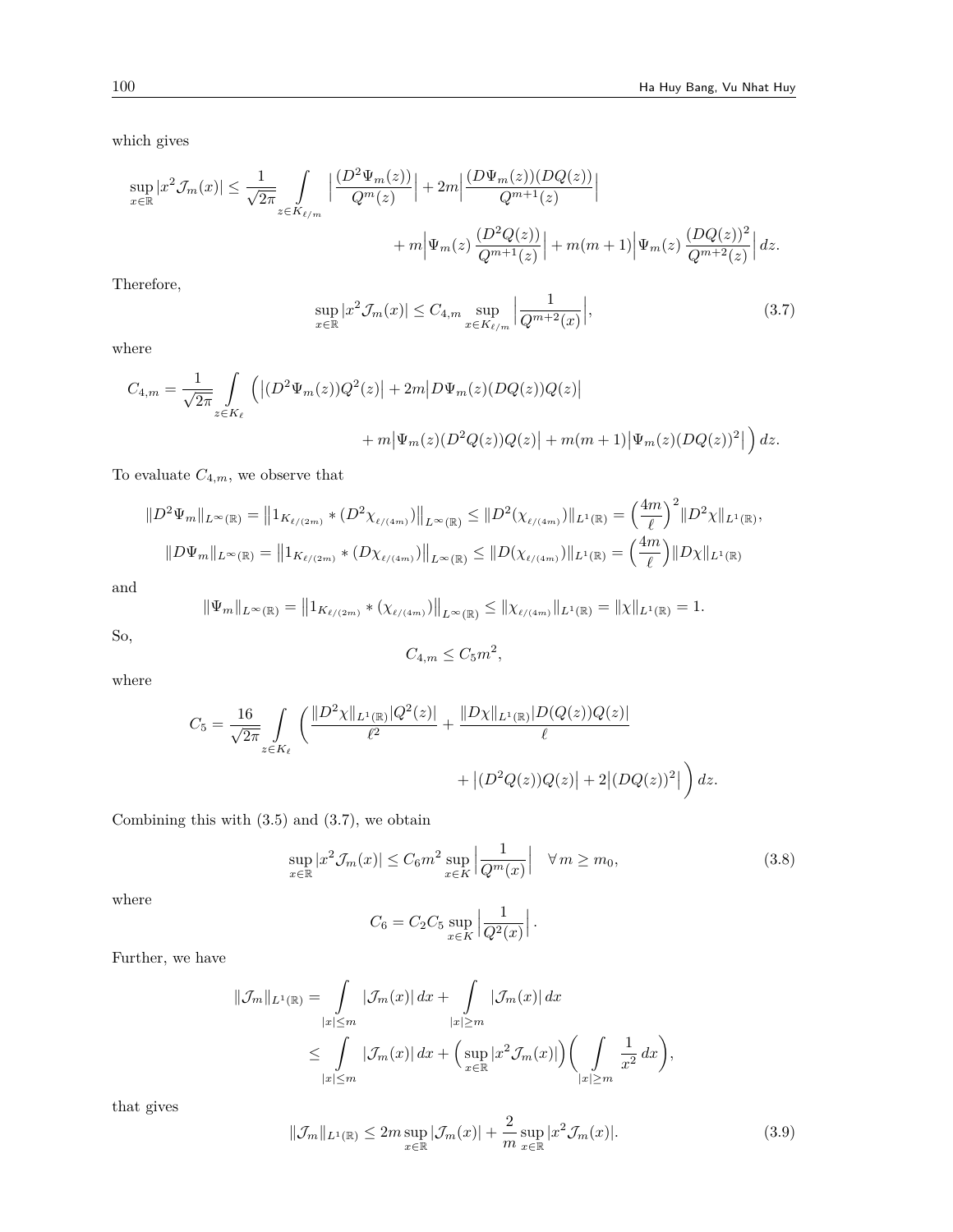Combining  $(3.6)$ ,  $(3.8)$  and  $(3.9)$ , we obtain

$$
\|\mathcal{J}_m\|_{L^1(\mathbb{R})} \le (2C_3 + 2C_6)m \sup_{x \in K} |Q^m(x)| \quad \forall \, m \ge m_0.
$$
 (3.10)

Clearly, the constants  $C_1$ ,  $C_2$ ,  $C_3$ ,  $C_5$ ,  $C_6$  are not dependent on f, m, p. Note that, for  $m \leq m_0$ ,  $\mathcal{J}_m$ are not dependent on *f*, *p* and  $||\mathcal{J}_m||_{L^1(\mathbb{R})} < \infty$ . From (3.2) and (3.10), we conclude that there exists a constant  $C$ , independent of  $f$ ,  $m$ ,  $p$ , such that

$$
\|\mathcal{Q}^m f\|_{p,\mathbb{T}} \le Cm \|f\|_{p,\mathbb{T}} \sup_{x \in K} \left|\frac{1}{Q^m(x)}\right| \quad \forall \, m \in \mathbb{N}.
$$

The proof is complete.

**Remark 3.1.** Note that (3.1) cannot be obtained by using itself (for  $m = 1$ ) *m* times.

It was shown in Section 2 that the condition  $Q(x) \neq 0 \,\forall x \in \text{supp }\hat{f}$  is a criterion for the existence of  $Q$ -primitives in  $L^p(\mathbb{T})$  of f. Moreover, this condition guarantees the unique existence of one sequence  $(\mathcal{Q}^m f)_{m=0}^{\infty} \subset L^p(\mathbb{T})$  satisfying  $\mathcal{Q}^0 f = f$ ,  $Q(D)(\mathcal{Q}^{m+1} f) = \mathcal{Q}^m f$  and  $Q(x) \neq 0$  for all  $x \in \text{supp }\mathcal{Q}^m \tilde{f}$ ,  $m = 0, 1, \ldots$  By the same method as in [10] and using Theorem 3.1, we have the following behavior of the sequence  $(\mathcal{Q}^m f \|_{p,\mathbb{T}})_{m=0}^{\infty}$  based on the spectrum of *f*. Note that the behavior of the sequences of norm of derivatives and primitives of functions based on their spectra was studied in  $[1-17]$ .

**Theorem 3.2.** Let  $1 \leq p \leq \infty$ ,  $Q(x)$  be a polynomial and  $(Q^m f)_{m=0}^{\infty} \subset L^p(\mathbb{T})$ . Assume that  $Q(x) \neq 0$ *∀*  $x \in \text{supp }\hat{f}$ *. Then* supp  $\widehat{Q^m f} = \text{supp }\hat{f}$  *for all*  $m \in \mathbb{Z}_+$  *and* 

$$
\liminf_{m \to \infty} \|\mathcal{Q}^m f\|_{p,\mathbb{T}}^{1/m} \ge \sup_{k \in \text{supp } \widehat{f}} \left| \frac{1}{Q(k)} \right|.
$$

*Moreover, if* supp  $\hat{f}$  *is compact, then we have the following limit:* 

$$
\lim_{m \to \infty} \|\mathcal{Q}^m f\|_{p,\mathbb{T}}^{1/m} = \sup_{k \in \text{supp } \widehat{f}} \left| \frac{1}{Q(k)} \right|.
$$

### **Acknowledgements**

The authors would like to thank the referee for valuable comments.

### **References**

- [1] N. B. Andersen, Real Paley–Wiener theorems for the Hankel transform. *J. Fourier Anal. Appl.* **12** (2006), no. 1, 17–25.
- [2] N. B. Andersen and M. de Jeu, Real Paley–Wiener theorems and local spectral radius formulas. *Trans. Amer. Math. Soc.* **362** (2010), no. 7, 3613–3640.
- [3] H. H. Bang, A property of infinitely differentiable functions. *Proc. Amer. Math. Soc.* **108** (1990), 73–76.
- [4] H. H. Bang, Functions with bounded spectrum. *Trans. Amer. Math. Soc.* **347** (1995), no. 3, 1067–1080.
- [5] H. H. Bang, The existence of a point spectral radius of pseudodifferential operators. *Dokl. Akad. Nauk* **348** (1996), no. 6, 740–742.
- [6] H. H. Bang, A study of the properties of functions depending on the geometry of their spectrum. (Russian) *Dokl. Akad. Nauk, Ross. Akad. Nauk* **355** (1997), no. 6, 740–743; translation in *Dokl. Math.* **56** (1997), no. 1, 610–613.
- [7] H. H. Bang and V. N. Huy, Behavior of the sequence of norms of primitives of a function. *J. Approx. Theory* **162** (2010), no. 6, 1178–1186.

 $\Box$